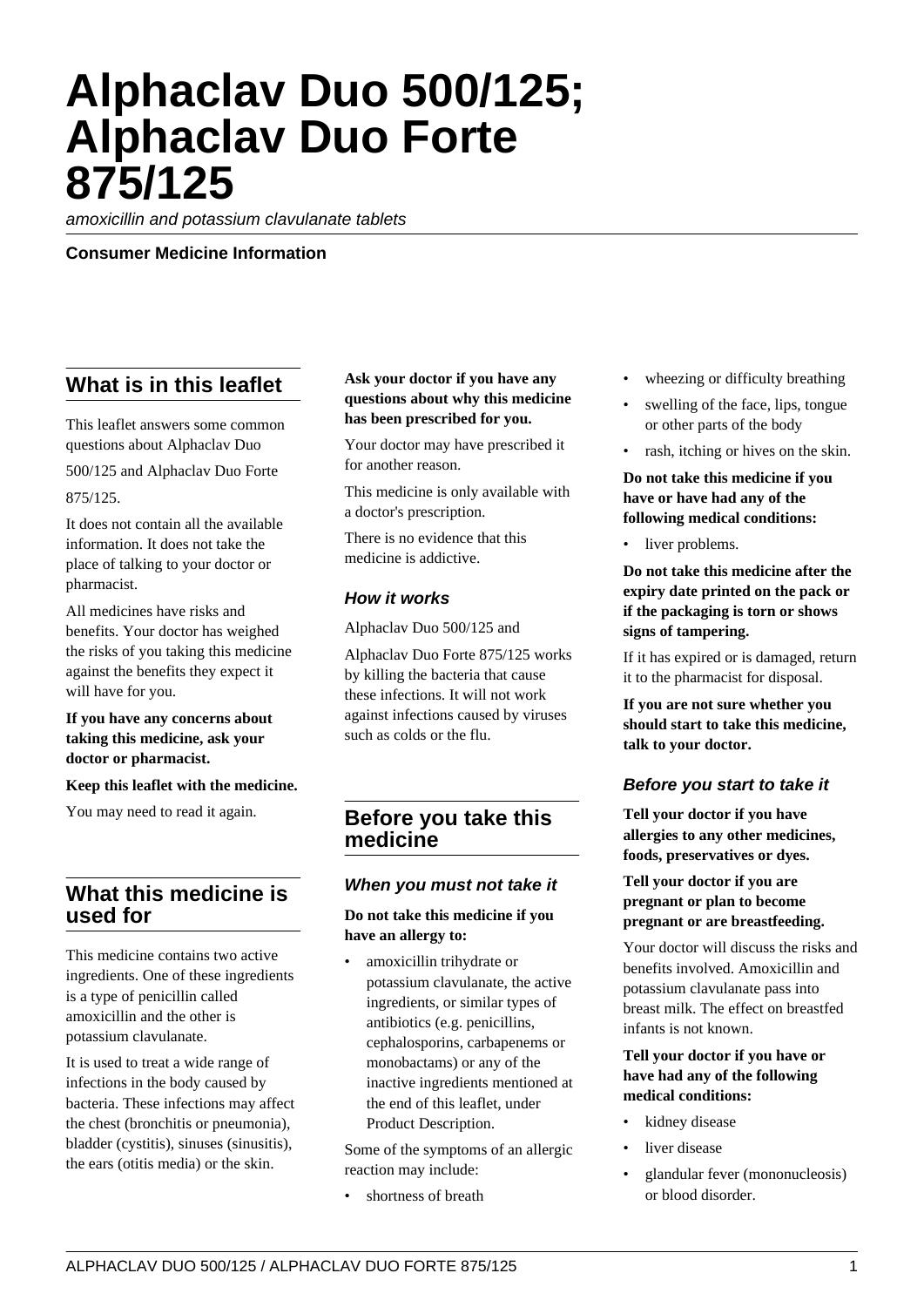**If you have not told your doctor about any of the above, tell them before you start taking this medicine.**

#### **Taking other medicines**

**Tell your doctor if you are taking any other medicines, including any that you buy without a prescription from your pharmacy, supermarket or health food shop.**

Some medicines and Alphaclav Duo 500/125 and Alphaclav Duo Forte 875/125 may interfere with each other. These include:

- medicines to treat gout (probenecid or allopurinol)
- oral contraceptives ("The Pill")
- other antibiotics
- anticoagulants
- methotrexate, a medicine used to treat arthritis and some type of cancer.

These medicines may be affected by Alphaclav Duo 500/125 and

Alphaclav Duo Forte 875/125 or may affect how well it works. You may need to use different amounts of your medicines, or take different medicines.

Your doctor and pharmacist have more information on medicines to be careful with or avoid while taking this medicine.

#### **Talk to your doctor about the need for an additional method of contraception while taking this medicine.**

Some antibiotics may decrease the effectiveness of some birth control pills.

## **How to take this medicine**

#### **Follow all directions given to you by your doctor or pharmacist carefully.**

They may differ from the information contained in this leaflet. Your doctor or pharmacist will tell you how many tablets you will need to take each day. This depends on your condition and whether or not you are taking any other medicines.

#### **If you do not understand the instructions, ask your doctor or pharmacist for help.**

## **How much to take**

Your doctor will tell you how many tablets you need to take. This will depend on the type of infection you have.

#### **Adults**

Usual dose - one Alphaclav Duo 500/125 tablet every 12 hours.

For severe infections one tablet every 12 hours of Alphaclav Duo Forte 875/125 is used.

These dosages may vary depending on your conditions and the severity of your illness.

#### **Children**

Children weighing 40kg and more should be dosed according to adult recommendations.

Alphaclav Duo/ Alphaclav Duo Forte tablets are not recommended for children weighing less than 40kg.

#### **How and when to take it**

#### **Alphaclav Duo 500/125 and**

**Alphaclav Duo Forte 875/125 tablets should be taken immediately before or with the first mouthful of food.**

If you take it on an empty stomach, it may cause stomach upset.

## **How long to take it**

**Keep taking this medicine for the full time of treatment, even if you begin to feel better after a few days.**

If you do not complete the full course prescribed by your doctor, the infection may not clear completely or your symptoms may return.

## **If you forget to take your dose**

Take your dose as soon as you remember, and continue to take it as you would normally.

If it is almost time for your next dose, skip the dose you missed and take your next dose when you are meant to.

#### **Do not take a double dose to make up for the dose you missed.**

This may increase the chance of getting an unwanted side effect.

If you are not sure what to do, ask your doctor or pharmacist.

If you have trouble remembering when to take your medicine, ask your pharmacist for some hints.

## **If you take too much (overdose)**

**Immediately telephone your doctor, or the Poisons Information Centre (telephone 13 11 26) or go to Accident and Emergency at your nearest hospital, if you think you or anyone else has taken too much Alphaclav Duo/ Alphaclav Duo Forte. Do this even if there are no signs of discomfort or poisoning.**

You may need urgent medical attention.

## **While you are taking this medicine**

#### **Things you must do**

If the symptoms of your infection do not improve within a few days, or if they become worse, tell your doctor.

If you develop itching with swelling or skin rash or difficulty in breathing while you are taking this medicine, stop taking it and contact your doctor immediately.

**If you get severe diarrhoea tell your doctor or pharmacist immediately. Do this even if it**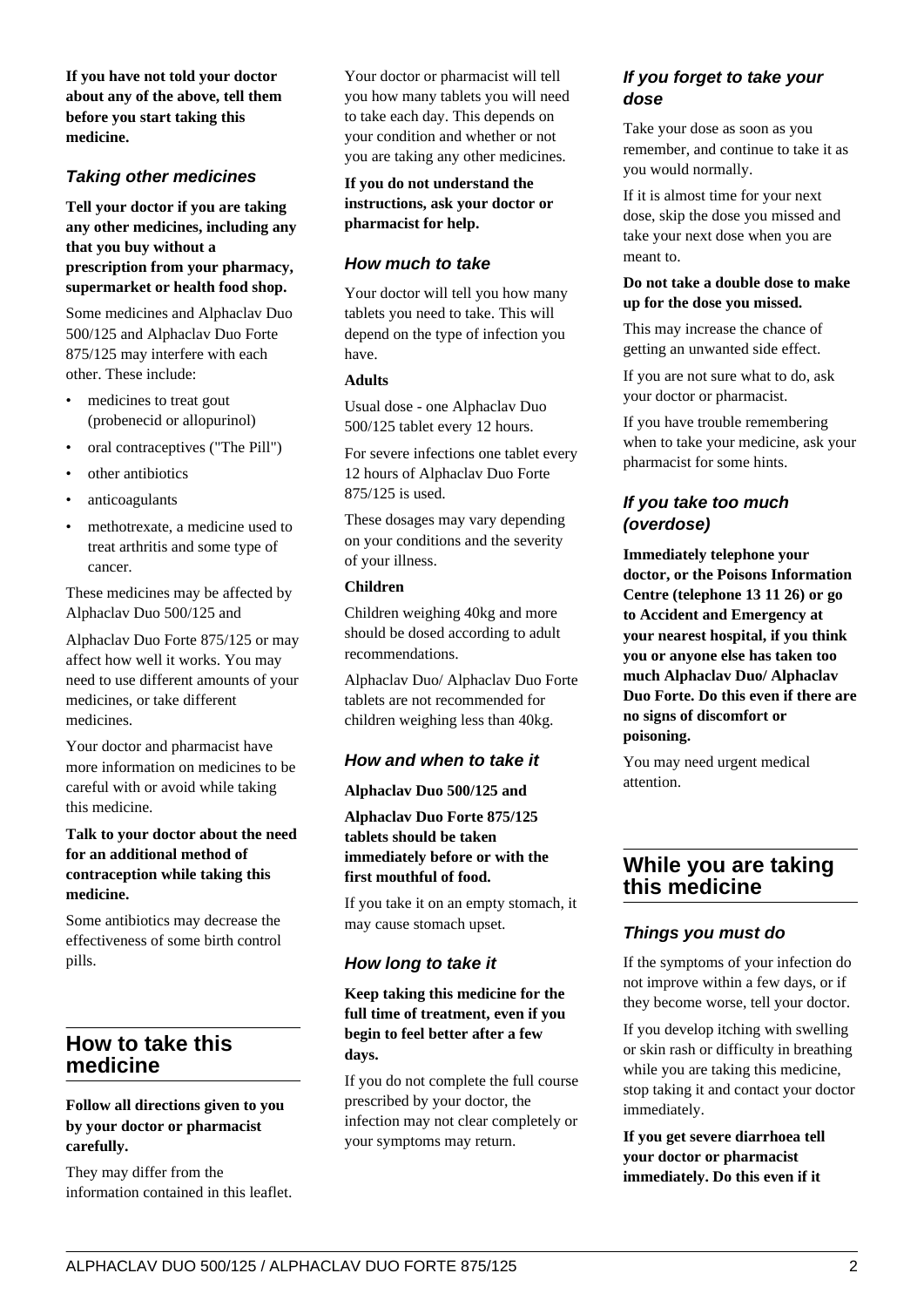#### **occurs several weeks after you have stopped taking this medicine.**

Diarrhoea may mean that you have a serious condition affecting your bowel. You may need urgent medical care. Do not take any diarrhoea medicine without first checking with your doctor.

#### **If you get a sore white mouth or tongue while taking or soon after stopping this medicine, tell your doctor. Also tell your doctor if you get vaginal itching or discharge.**

This may mean you have a fungal infection called thrush. Sometimes the use of this medicine causes fungi to grow and the above symptoms to occur. Alphaclav Duo/ Alphaclav Duo Forte does not work against fungi.

#### **Do not drink alcohol while you are taking Alphaclav Duo/ Alphaclav Duo Forte.**

If you drink alcohol while taking this medicine you may not feel well.

Always follow your doctor's instructions carefully.

Tell your doctor if you are pregnant or plan to become pregnant while taking this medicine.

If you are about to start taking a new medicine, tell your doctor and pharmacist that you are taking this medicine.

#### **If you have to test your urine for sugar while you are being given this medicine, make sure your doctor knows which type of test you use.**

Alphaclav Duo/ Alphaclav Duo Forte may affect the results of some of these tests.

#### **If you have to have any blood tests tell your doctor you are taking this medicine.**

Alphaclav Duo / Alphaclav Duo Forte may affect the results of some blood tests.

Tell all the doctors, dentists and pharmacists who are treating you that you are taking this medicine.

## **Things you must not do**

#### **Do not stop taking this medicine without your doctor's permission.**

If you do not complete the full course prescribed by your doctor, all of the bacteria causing your infection may not be killed. These bacteria may continue to grow and multiply so that your infection may not clear completely or it may return.

Do not take this medicine to treat any other complaint unless your doctor says so.

Do not give this medicine to anyone else, even if their symptoms seem similar to yours.

## **Things to be careful of**

#### **Be careful driving or operating machinery until you know how this medicine affects you.**

Alphaclav Duo/ Alphaclav Duo Forte generally does not cause any problems with your ability to drive a car or operate machinery. However, as with many other medicines, it may cause dizziness or drowsiness in some people. Make sure you know how you react to this medicine before you drive a car, operate machinery or do anything that may be dangerous if you are affected.

# **SIDE EFFECTS**

**Tell your doctor or pharmacist as soon as possible if you do not feel well while you are taking this medicine.**

All medicines can have side effects. Sometimes they are serious, most of the time they are not. You may need urgent medical attention if you get some of the side effects.

**Do not be alarmed by the following lists of side effects. You may not experience any of them.**

**Ask your doctor or pharmacist to answer any questions you may have.**

#### **Tell your doctor or pharmacist if you notice any of the following and they worry you:**

- oral thrush white, furry, sore tongue and mouth
- vaginal thrush sore and itchy vagina and/or discharge
- mild diarrhoea
- feeling sick or vomiting
- abdominal pain or indigestion
- rash and itching
- dizziness
- headache
- inability to sleep
- aching muscles, muscle tenderness or weakness
- back pain
- tiredness
- feeling of tension or fullness in the nose, cheeks and behind your eyes, sometimes with a throbbing ache
- superficial tooth discolouration
- hot flushes
- unusually active (hyperactive).

These are the more common side effects of Alphaclav Duo/ Alphaclav Duo Forte. Mostly, these are mild and short-lived.

**If any of the following happen, stop taking this medicine and tell your doctor immediately, or go to Accident and Emergency at your nearest hospital:**

- severe diarrhoea with blood. mucus, stomach pain and fever
- severe body rash with pinkish, itchy swellings of the skin (hives or nettle rash)
- frequent infections such as fever, severe chills, sore throat or mouth ulcers
- yellowing of your skin or eyes (jaundice)
- fits or seizures
- unusual bleeding or bruising under the skin
- dark urine or pale stools